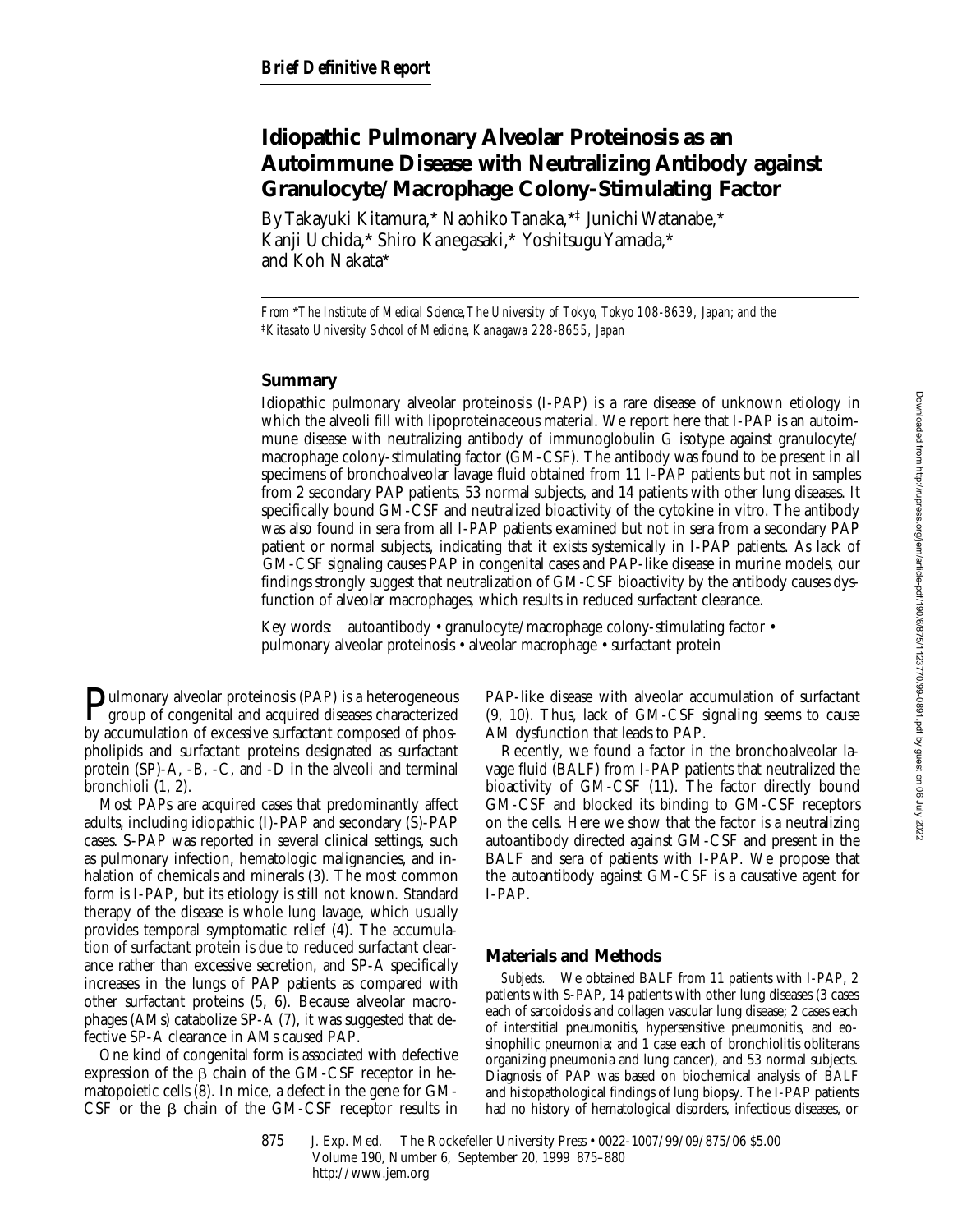toxic inhalation. Two S-PAP patients were in the blast phase of chronic myelogenous leukemia. 5 of 11 I-PAP patients, 1 of 2 S-PAP patients, and 30 normal subjects underwent venipuncture to obtain sera at various periods after bronchoalveolar lavage. Written informed consent to participate in this study was obtained from all subjects.

*Cytokines, Antibodies, and a Cell Line.* Recombinant human (rh)GM-CSF was provided by Kirin Brewery Co., Ltd. (Takasaki, Japan), and <sup>125</sup>I-Bolton Hunter-labeled rhGM-CSF was purchased from NEN Life Science Products. rhIL-3 was purchased from R & D Systems, Inc. Biotinylated or nonlabeled rat anti–human GM-CSF mAb (BVD2-21C11 and BVD2-23B6, respectively) was purchased from PharMingen. Peroxidaselabeled rabbit anti–human IgA, -D, -E, -G, and -M polyclonal antibodies were purchased from DAKO Corp. A GM-CSF– or IL-3–dependent cell line, TF-1 (12), was provided by Dr. Kitamura (The Institute of Medical Science, The University of Tokyo, Tokyo, Japan).

*Blot Assay with 125I–GM-CSF.* Proteins in BALF or sera were subjected to SDS-PAGE using gradient gel (2–15%) under nonreducing conditions at 30 mA constant current for 150 min. Separated proteins were transferred electrophoretically to a polyvinylidene fluoride (PVDF) membrane at 12 V constant voltage for 75 min. The membrane was fixed with 10% (vol/vol) acetic acid and 50% (vol/vol) methanol, stained with Coomassie brilliant blue solution, washed with methanol, and treated with a blocking reagent (PBS supplemented with 1% [wt/vol] BSA and 0.1% [vol/vol] Tween 20) overnight at  $4^{\circ}$ C. The membrane was then incubated with 0.16 nM <sup>125</sup>I-GM-CSF for 1 h at room temperature. After washing, the membrane was exposed to x-ray film for 4 d.

*Competition Assay of GM-CSF Binding to the mAb in ELISA.* The method of this assay was described previously (11). In brief, after coating a micro-ELISA plate with anti–human GM-CSF mAb (BVD2-23B6), rhGM-CSF and BALF were incubated in the wells. rhGM-CSF bound to BVD2-23B6 antibody was detected using biotinylated anti–human GM-CSF mAb (BVD2- 21C11) and streptavidin conjugated to horseradish peroxidase. Color was developed using tetramethylbenzidine, and the absorbance was measured at 450 nm using a microplate spectrometer (model 3550; Bio-Rad Labs.). Binding activity was calculated with the following equation: binding activity  $= 1 -$  detected GM-CSF (ng/ml)/applied GM-CSF (ng/ml).

*Purification of the GM-CSF Binding Protein.* BALF was centrifuged at 1,000 *g* for 5 min. To remove lipoid materials, the supernatant was mixed vigorously with an equal volume of 1-butanol, and the mixture was centrifuged at 1,000 *g* for 5 min. After removing the butanol layer, the procedure was repeated. The aqueous layer was dialyzed against 10 mM ammonium acetate, pH 7.0, and lyophilized. Delipidated BALF was purified by using Hi-Trap SP column, a cation exchange column (equilibrated with 20 mM ammonium acetate, pH 6.0, and eluted with a linear sodium chloride gradient); HiTrap Q column, an anion exchange column (equilibrated with 20 mM Tris-HCl, pH 9.0, and eluted with a linear sodium chloride gradient); Superose 12 column, a gel filtration column (equilibrated with PBS containing 0.1% [vol/vol] NP-40 and eluted with the same buffer); RESOURCE Q column, an anion exchange column (equilibrated with 20 mM Tris-HCl, pH 9.0, and eluted with a linear sodium chloride gradient); and RESOURCE S column, a cation exchange column (equilibrated with 20 mM ammonium acetate, pH 6.0, and eluted with a linear sodium chloride gradient). All of these columns were from Pharmacia Biotech.

*Purification of Igs.* Delipidated BALF was applied on recombinant protein A affinity column (Pharmacia Biotech) equilibrated with 20 mM sodium phosphate, pH 7.0. Ig bound to the column was eluted by pH gradient (pH 3.0–7.0).

*NH<sub>2</sub>-terminal Sequencing of Protein.* NH<sub>2</sub>-terminal sequencing of protein was performed by the phenyl isothiocyanate method using the HP G1005A  $NH_2$ -terminal protein sequencing system (Hewlett-Packard Bioscience Products).

*Antigen Capture Assay to Determine the Isotype of the Antibody.* Various concentrations of Ig purified from BALF of an I-PAP patient (39–5,000 ng/ml) were transferred to micro-ELISA plates coated with 1  $\mu$ g/ml rhGM-CSF, and the plate was kept at room temperature for 1 h. After washing,  $0.3 \mu$ g/ml of peroxidaselabeled anti–human IgA, -D, -E, -G, or -M polyclonal antibody was added to each well and incubated at room temperature for 1 h. Color was developed using tetramethylbenzidine, and the absorbance was measured at 450 nm.

*3-[4,5-Dimethylthiazol-2yl]-2,5-Diphenyltetrazolium Bromide Assay.* The method of this assay was described previously (13). In brief, TF-1 cells ( $2 \times 10^4$  cells/well) were incubated for 3 d with 1 ng/ml of rhGM-CSF or rhIL-3 and 1  $\mu$ g/ml of Igs purified from BALF of an I-PAP patient. To the culture,  $5 \mu g/ml$ of 3-[4,5-dimethylthiazol-2yl]-2,5-diphenyltetrazolium bromide (MTT; Sigma Chemical Co.) was added and incubated. After formation of formazan crystals, isopropanol/HCl was added to dissolve the crystal, and the absorbance was measured at 595 nm.

1 2 3 4 5 6 7 8 9 10 11 12 13 14 15 16171819 20 2122 23



**Figure 1.** Occurrence of GM-CSF binding factor in BALF from I-PAP patients. Proteins in BALF from I-PAP patients (lanes 1–11), S-PAP patients (lanes 12–13), normal subjects (lanes 14–18), and patients with other lung diseases (namely sarcoidosis, lane 19; collagen vascular lung disease, lane 20; interstitial pneumonitis, lane 21; hypersensitive pneumonitis, lane 22; and eosinophilic pneumonia, lane 23) were subjected to SDS-PAGE under nonreducing conditions, stained with Coomassie blue (top panel), and assayed with <sup>125</sup>I-GM-CSF (bottom panel). Molecular mass markers are shown at left (kD). Radioactive 180-kD bands are seen in all I-PAP samples but not in samples from S-PAP patients, normal subjects, or patients with other lung diseases. No such band was detected in BALF from an additional 48 normal subjects or 9 patients with other lung diseases.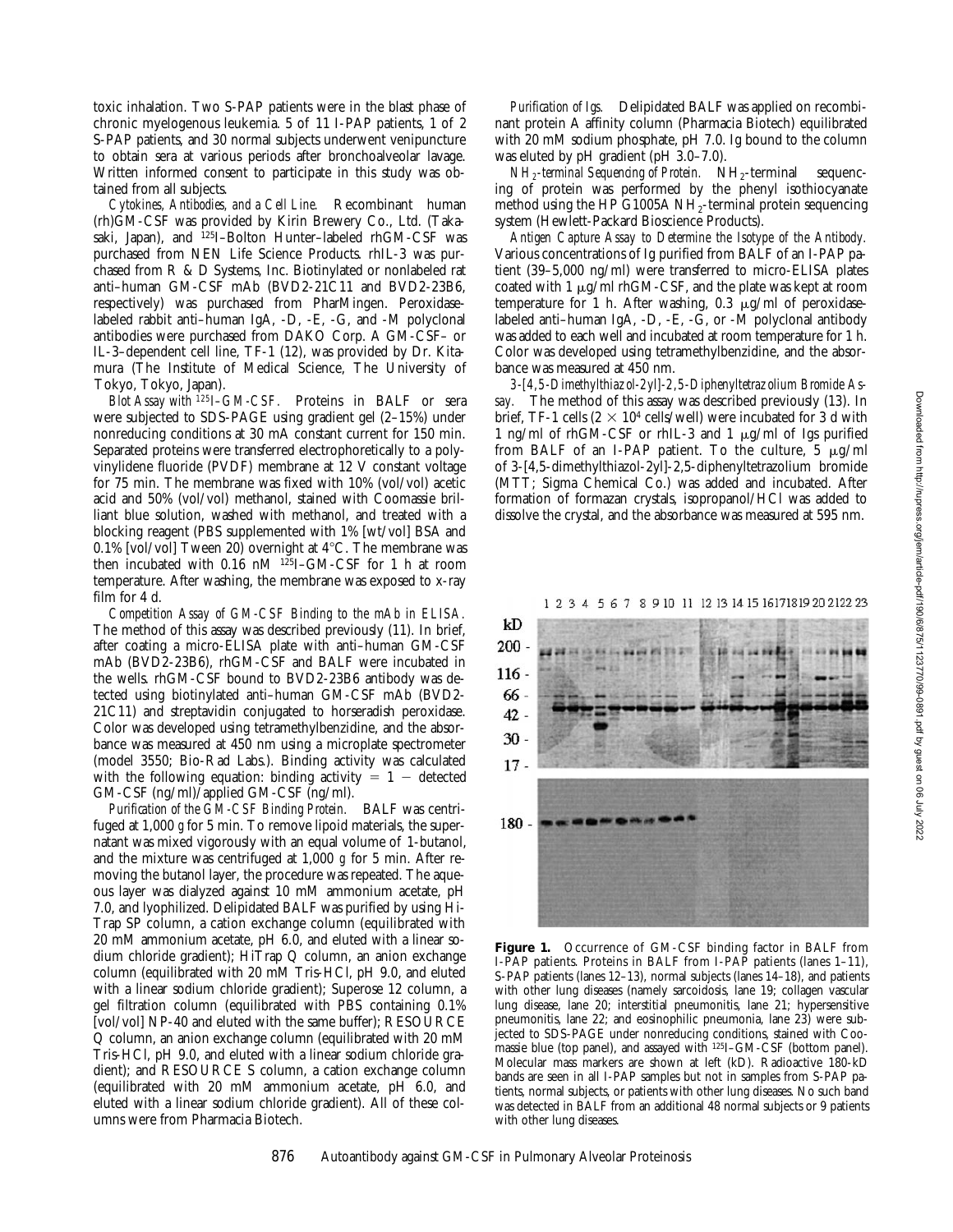### **Results**

*Occurrence of GM-CSF Binding Factor in BALF.* Occurrence of the GM-CSF binding factor in BALF supernatant was studied from 80 donors, including 11 I-PAP patients. As shown in Fig. 1, blot assay with 125I–GM-CSF gave a single band with a molecular mass of 180 kD in all I-PAP cases examined. In contrast, no band was detected in S-PAP patients, normal subjects, or patients with other lung diseases such as sarcoidosis, collagen vascular lung disease, interstitial pneumonitis, hypersensitive pneumonitis, and eosinophilic pneumonia.

*Purification and Characterization of the GM-CSF Binding Factor.* The binding factor in BALF was purified by cation- and anion-exchange chromatography and gel filtration chromatography (Fig. 2 A). For evaluation of binding activity, a competition assay of GM-CSF binding to the mAb (BVD2-23B6) in ELISA was used. The purified protein showed a single band of 180 kD on SDS-PAGE under nonreducing conditions and two bands of 28 and 57 kD under reducing conditions (Fig. 2 B). 125I–GM-CSF binding to the purified 180-kD protein was confirmed by blot assay (Fig. 2 C), and bound  $^{125}I$ –GM-CSF was released when treated with citrate buffer, pH 2.0 (data not shown).

*The GM-CSF Binding Factor Is an Antibody against the Cytokine.* The 57-kD band was electroblotted onto a PVDF membrane and sequenced directly. The  $NH_2$ -terminal sequence of the 57-kD protein was EVQLVESGGG-LVQPGGSLRL, identical to the  $NH<sub>2</sub>$ -terminal sequence of human Ig H chain. The data suggest that the GM-CSF binding protein in the BALF is an antibody. To show that the binding factor is actually an antibody, Ig in BALF from

an I-PAP patient was isolated using a recombinant protein A column. Ig eluted from the column by changing pH gradient showed 125I–GM-CSF binding activity (Fig. 2 D). Specificity of binding to GM-CSF was demonstrated by effective competition of 125I–GM-CSF binding with nonradioactive GM-CSF (Fig. 2 E). 125I–GM-CSF binding activity was not affected by the presence of nonspecific human Ig (data not shown).

*Bioactivity of the Isolated Ig.* To confirm the bioactivity of isolated Ig, its inhibitory effect on growth of the TF-1 cell line was examined using the MTT assay. Growth of TF-1 cells is dependent on either GM-CSF or IL-3. The Ig purified from BALF inhibited GM-CSF–dependent growth of TF-1 cells but not IL-3–dependent growth (Fig. 3). The results indicate that the antibody inhibits growth of this cell line by neutralizing the bioactivity of GM-CSF.

*The Isotype of the Autoantibody.* The isotype of the antibody was determined by antigen capture assay. The Ig captured by GM-CSF reacted with only anti–human IgG, whereas no other antiisotype antibody reacted, indicating that the isotype of the antibody is IgG (data not shown).

*Presence of the Autoantibody in the Serum.* To know whether the I-PAP patients have circulating antibody against GM-CSF, we performed a blot assay with 125I–GM-CSF of sera from 36 donors, including 5 I-PAP patients, 1 S-PAP patient, and 30 normal subjects who underwent bronchoalveolar lavage during this study. Serum samples from all I-PAP patients showed a single 180-kD band, whereas no such band was detected in samples from the S-PAP patient and normal subjects (Fig. 4). Interestingly, the band was observed



**Figure 2.** Characterization of GM-CSF binding factor in BALF from I-PAP patients. Molecular mass markers are shown at left in A–E (kD). (A) Protein profiles of SDS-PAGE at each purification step (stained by silver stain). Delipidated BALF (lane 1) was purified using HiTrap SP (lane 2), HiTrap Q (lane 3), Superose 12 (lane 4), RESOURCE Q (lane 5), and RESOURCE S columns (lane 6). (B) SDS-PAGE of the purified protein under nonreducing (lane 1) and reducing conditions (lane 2). Stained by silver stain. (C) Coomassie blue staining (lanes 1 and 2) and GM-CSF binding activity (lanes 3 and 4) of crude (lanes 1 and 3) and purified factor (lanes 2 and 4). (D) GM-CSF binding activity of Ig isolated using recombinant protein A column. Protein profile stained with Coomassie blue (top panel) and results of <sup>125</sup>I-GM-CSF binding (bottom panel) are shown. Lane 0, delipidated BALF; lanes 1–9, pass-through fractions; lanes 10–14, proteins eluted from column by changing pH gradient. (E) Competition of 125I–GM-CSF binding with nonradioactive GM-CSF. Lane 1, without nonradioactive GM-CSF; lanes 2 and 3, with 50- and 500-fold concentrations of nonradioactive GM-CSF, respectively.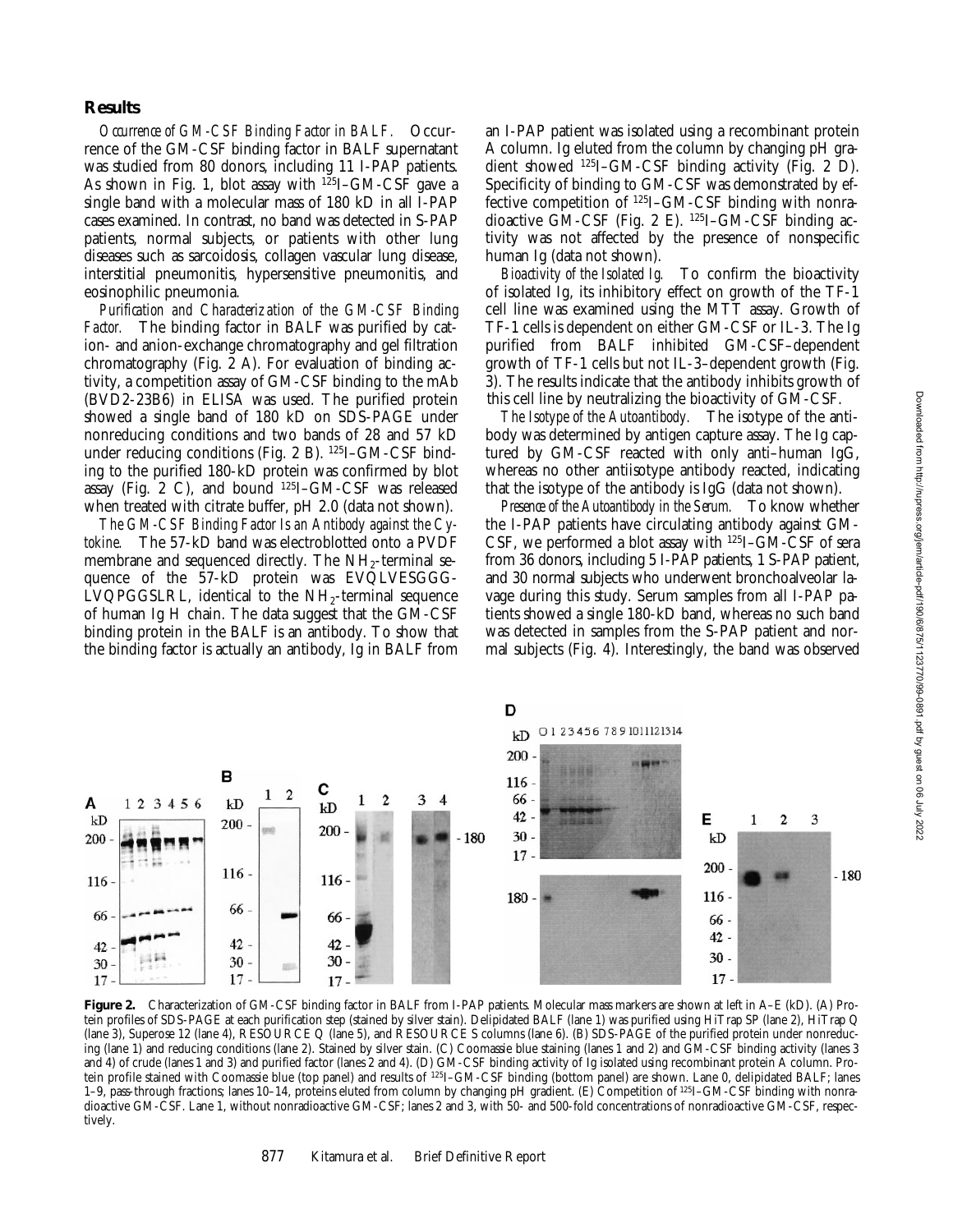

**Figure 3.** Inhibition of TF-1 cell growth by isolated Ig. Concentrations used: 1 ng/ml GM-CSF, 100 µg/ml delipidated BALF,  $1 \mu g/ml$  isolated Ig, and 1 ng/ml IL-3.

1234567891011



**Figure 4.** Occurrence of antibody against GM-CSF in sera from I-PAP patients. Proteins in sera from I-PAP patients (lanes 1–5), an S-PAP patient (lane 6), and normal subjects (lanes 7–11) were subjected to SDS-PAGE under nonreducing conditions, stained with Coomassie blue (top panel), and assayed for 125I–GM-CSF binding (bottom panel). Molecular mass markers are shown at left (kD). Radioactive 180-kD bands are seen in all I-PAP samples but not in samples from the S-PAP patient and normal subjects. No such band was detected in sera from 25 additional normal subjects.

even in those from three patients who had entered remission and whose chest x-rays showed no opacity at the time of study. The isotype of the antibody in sera was also IgG (data not shown). These results indicate that the antibody is not limited to the lung but exists systemically in I-PAP patients.

### **Discussion**

We have shown in this paper that autoantibody against GM-CSF is present in the lungs and sera of I-PAP patients but not in those of S-PAP patients, normal subjects, or patients with other lung diseases. Because GM-CSF is a key factor for maintaining the differentiation and proliferation of macrophages, dysfunction of AMs due to the neutralization of GM-CSF bioactivity by an autoantibody is a plausible explanation for the pathogenesis of human I-PAP. In fact, AMs from patients with active acquired PAP are known to be functionally impaired (14, 15). Furthermore, one type of congenital PAP was known to be associated with a defect of the GM-CSF receptor, and in murine models, knockout of the gene for GM-CSF or its receptor induced PAP-like disease. The disease in these murine models was corrected by transgenic expression of GM-CSF in the pulmonary epithelia or bone marrow transplantation from wild-type mice (16, 17).

It is increasingly understood that sera in some healthy and diseased individuals contain autoantibodies against cytokines. Natural antibodies have been reported against rh IL-1 $\beta$ , IL-2, IL-8, and TNF- $\alpha$  (18–21). Most of these autoantibodies were neutralizing antibodies and interfered with the binding of cytokines to receptors by simple competition (19–21). Recently, it was reported that anti–GM-CSF autoantibody was frequently detected in pharmaceutically prepared human IgG (22) and that 0.3–2% of sera had a low titer of anti–GM-CSF antibody (22, 23). However, it was not reported that autoantibody against GM-CSF is associated with any disease or symptoms. Our results strongly suggest that I-PAP is an autoimmune disease with neutralizing autoantibody against the cytokine. As mentioned above, previous work in the patient case report and in mice has established that impaired production or action of GM-CSF can cause PAP. It is, therefore, reasonable to ascribe causality to the presence of autoantibody in the cases presented here, frequently and solely in the patients with I-PAP. This is, therefore, the first disease for which it can be argued that the cause is an autoantibody to a cytokine.

It is not clear at the time of this writing why autoantibody is generated in I-PAP patients. One possibility is that the autoantibody was provoked by a cross-reactive antigen, possibly from infectious pathogen(s). Alternatively, the autoantibody was generated to endogenously regulate GM-CSF bioactivity.

Although the functional consequences are predominantly manifest within the lung, our data suggest that the pathophysiologic disorder of I-PAP may originate from the systemic generation of autoantibody against GM-CSF. In this regard, recent clinical trials of GM-CSF administration to acquired PAP are intriguing (24). The hematopoietic response to GM-CSF in the patients was attenuated. The impaired response was not due to altered expression of GM-CSF receptor on PBMCs. It is possible that the administrated GM-CSF was neutralized by anti–GM-CSF antibody before it reached the target organs.

Finally, our observations have therapeutic implications. Whole lung lavage provides temporary remission in most cases, but additional lavage is required in more than 50% of patients (25). Measurement of the autoantibody in the lung after whole lung lavage may identify patients who require further therapy or who have risk for recurrence.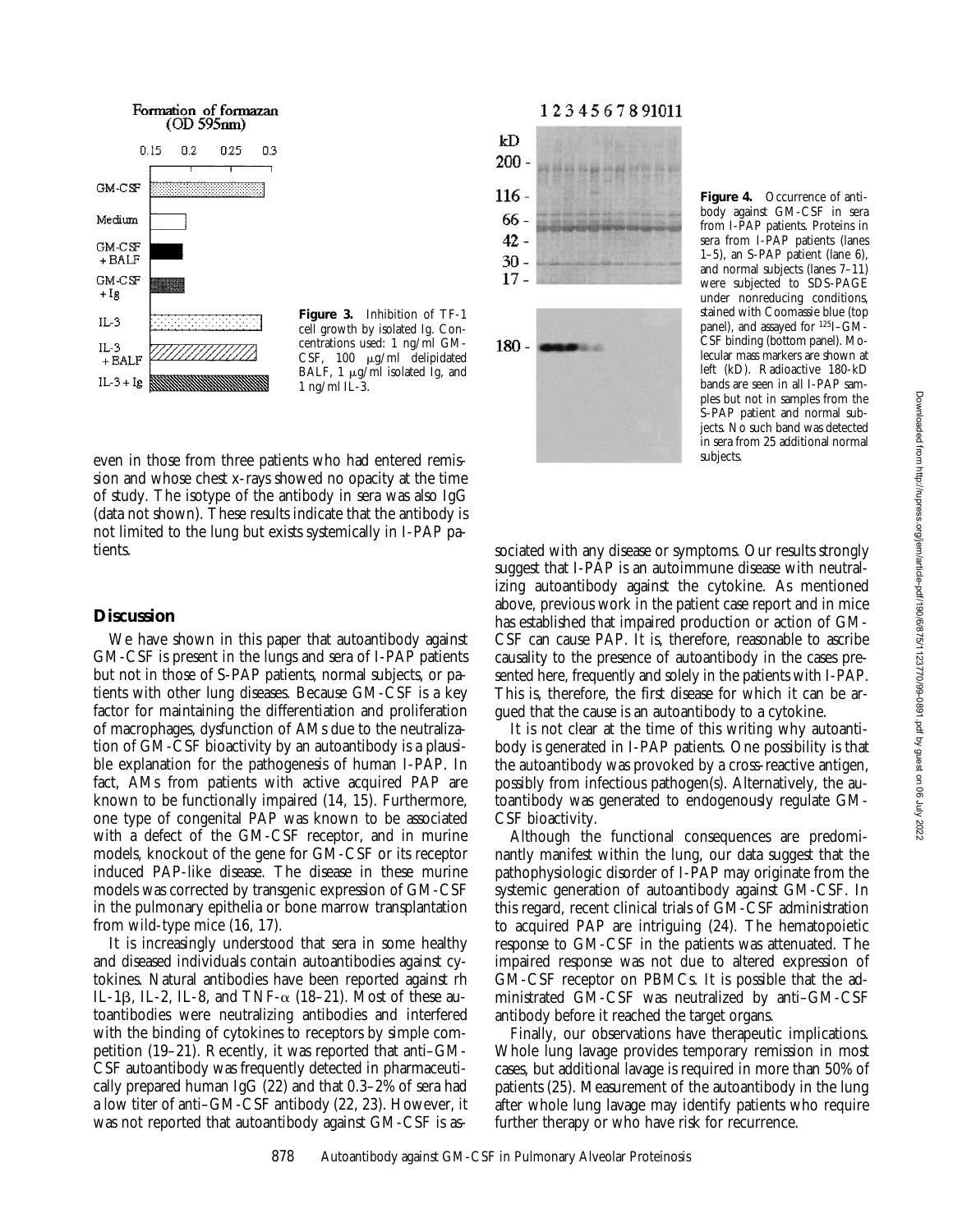The authors thank T. Tomita, T. Nukiwa, A. Kurashima, T. Sakai, T. Abe, Y. Abe, T. Sugie, M. Niijima, K. Watari, M. Fujisawa, S. Kudoh, and A. Azuma for providing patient samples and clinical information. We are very grateful to W. Rom and M. Weiden for critical review of the manuscript and K. Arai, K. Akagawa, and S. Mori for valuable discussions.

Address correspondence to Koh Nakata, Laboratory of Culture Collection, The Institute of Medical Science, The University of Tokyo, 4-6-1 Shirokane-dai, Minato-ku, Tokyo 108-8639, Japan. Phone: 81- 3-5449-5391; Fax: 81-3-5449-5254; E-mail: kinkabu@hgc.ims.u-tokyo.ac.jp

*Submitted: 27 May 1999 Revised: 7 July 1999 Accepted: 12 July 1999*

### **References**

- 1. van Golde, L.M.G., J.J. Batenburg, and B. Robertson. 1988. The pulmonary surfactant system: biochemical aspect and functional significance. *Physiol. Rev.* 68:374–455.
- 2. Kuroki, Y., and D.R. Voelker. 1994. Pulmonary surfactant protein. *J. Biol. Chem.* 269:25943–25946.
- 3. Prakash, U.B., S.S. Barham, H.A. Carpenter, D.E. Dines, and H.M. Marsh. 1987. Pulmonary alveolar phospholipoproteinosis: experience with 34 cases and a review. *Mayo Clin. Proc.* 62:499–518.
- 4. Ramirez, R.J. 1971. Alveolar proteinosis: importance of pulmonary lavage. *Am. Rev. Respir. Dis.* 103:666–678.
- 5. Alberti, A., M. Luisetti, A. Braschi, G. Rodi, G. Iotti, D. Sella, V. Poletti, V. Benori, and A. Baritussio. 1996. Bronchoalveolar lavage fluids composition in alveolar proteinosis. Early changes after therapeutic lavage. *Am. J. Respir. Crit. Care Med.* 154:817–820.
- 6. Honda, Y., H. Takahashi, N. Shijubo, Y. Kuroki, and T. Akino. 1993. Surfactant protein-A concentration in bronchoalveolar lavage fluids of patients with pulmonary alveolar proteinosis. *Chest.* 103:496–499.
- 7. Bates, S.R., and A.B. Fosfer. 1996. Surfactant protein A is degraded by alveolar macrophages. *Am. J. Physiol.* 271: L258–266.
- 8. Dirksen, U., R. Nishinakamura, P. Groneck, U. Hattenhorst, L. Nogee, R. Murray, and S. Burdach. 1997. Human pulmonary alveolar proteinosis associated with a defect in  $GM-CSF/IL-3/IL-5$  receptor common  $\beta$  chain expression. *J. Clin. Invest.* 100:2211–2217.
- 9. Dranoff, G., A.D. Crawford, M. Sadelain, B. Ream, A. Rashid, R.T. Bronson, G.R. Dickersin, C.J. Bachurski, E.L. Mark, J.A. Whitsett, et al. 1994. Involvement of granulocyte-macrophage colony stimulating factor in pulmonary homeostasis. *Science.* 264:713–716.
- 10. Nishinakamura, R., N. Nakayama, Y. Hirabayashi, T. Inoue, D. Aud, T. McNeil, S. Azuma, S. Yoshida, Y. Toyoda, and K. Arai. 1995. Mice deficient for the IL-3/GM-CSF/IL-5 beta c receptor exhibit lung pathology and impaired immune response, while beta IL-3 receptor-deficient mice are normal. *Immunity.* 2:211–222.
- 11. Tanaka, N., J. Watanabe, T. Kitamura, Y. Yamada, S. Kanegasaki, and K. Nakata. 1999. Lungs of patients with idiopathic pulmonary alveolar proteinosis express a factor which neutralizes granulocyte-macrophage colony stimulating factor. *FEBS Lett.* 442:246–250.
- 12. Kitamura, T., T. Tange, T. Terasawa, S. Chiba, T. Kuwaki, K. Miyagawa, Y.F. Piao, K. Miyazono, A. Urabe, and F. Takaku. 1989. Establishment and characterization of a

unique human cell line that proliferates dependently on GM-CSF, IL-3, or erythropoietin. *J. Cell. Physiol.* 140:323–334.

- 13. Mosmann, T. 1983. Rapid colorimetric assay for cellular growth and survival: application to proliferation and cytotoxicity assays. *J. Immunol. Methods.* 65:55–57.
- 14. Golde, D.W., M. Territo, T.N. Finley, and M.J. Cline. 1976. Defective lung macrophages in pulmonary alveolar proteinosis. *Ann. Intern. Med.* 85:304–309.
- 15. Nugent, K.M., and E.L. Pesanti. 1983. Macrophage function in pulmonary alveolar proteinosis. *Am. Rev. Respir. Dis.* 127: 780–781.
- 16. Nishinakamura, R., R. Wiler, U. Dirksen, Y. Morikawa, K. Arai, A. Miyajima, S. Burdach, and R. Murray. 1996. The pulmonary alveolar proteinosis in granulocyte macrophage colony-stimulating factor/interleukins  $3/5$   $\beta$ c receptor-deficient mice is reversed by bone marrow transplantation. *J. Exp. Med*. 183:2657–2662.
- 17. Huffman, J.A., W.M. Hull, G. Dranoff, R.C. Mulligan, and J.A. Whitsett. 1996. Pulmonary epithelial cell expression of GM-CSF corrects the alveolar proteinosis in GM-CSF–deficient mice. *J. Clin. Invest.* 97:649–655.
- 18. Gallay, P., J.-P. Mach, and S. Carrel. 1991. Characterization and detection of naturally occurring antibodies against IL-1 $\alpha$ and IL-1b in normal human plasma. *Eur. Cytokine Netw.* 2:329–338.
- 19. Tiberio, L., A. Caruso, A. Pozzi, L. Rivoltini, D. Morelli, E. Monti, and A. Balsari. 1993. The detection and biological activity of human antibodies to IL-2 in normal donors. *Scand. J. Immunol.* 38:472–476.
- 20. Amiral, J., A. Marfaing-Koka, M. Wolf, M.C. Alessi, B. Tardy, C. Boyer-Neumann, A.M. Vissac, E. Fressinaud, M. Poncz, and D. Meyer. 1996. Presence of autoantibodies to interleukin-8 or neutrophil-activating peptide-2 in patients with heparin-associated thrombocytopenia. *Blood.* 88:410–416.
- 21. Sioud, M., A. Dybwad, L. Jespersen, S. Suleyman, J.B. Natvig, and O. Forre. 1994. Characterization of naturally occurring autoantibodies against tumor necrosis factor-alpha (TNF- $\alpha$ ): in vitro function and precise epitope mapping by phage epitope library. *Clin. Exp. Immunol.* 98:520–525.
- 22. Svenson, M., M.B. Hansen, C. Ross, M. Diamant, K. Rieneck, H. Nielsen, and K. Bendtzen. 1998. Antibody to granulocyte-macrophage colony-stimulating factor is a dominant anti-cytokine activity in human IgG preparations. *Blood.* 91: 2054–2061.
- 23. Ragnhammar, P., H.J. Friesen, J.E. Frodin, A.K. Lefvert, M. Hassan, A. Osterborg, and H. Mellstedt. 1994. Induction of anti-recombinant human granulocyte-macrophage colony-